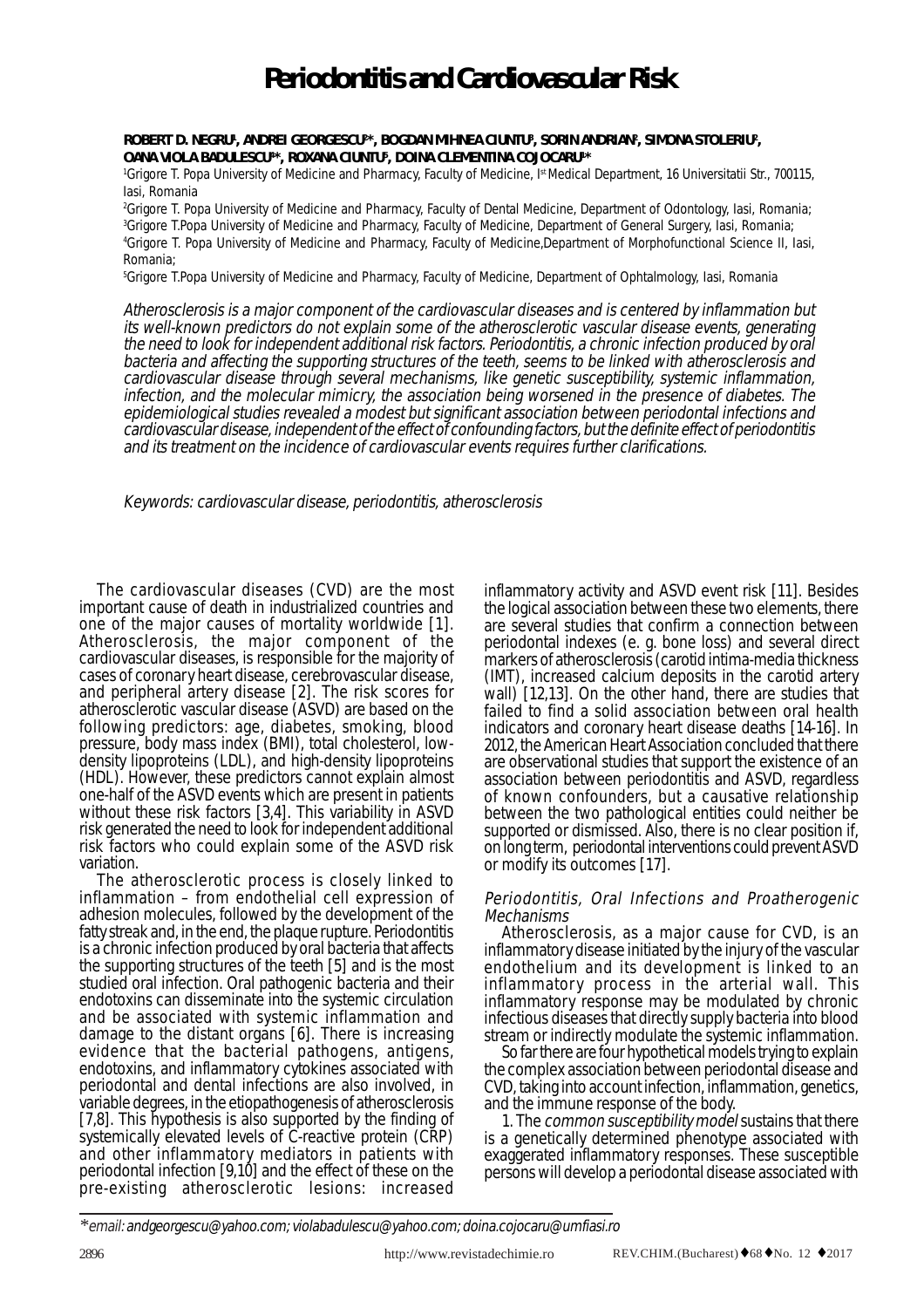the periodontal pathogens and the atherosclerotic process will be accelerated [18].

2. The systemic inflammation model is based on the hypothesis that the systemic inflammation is associated with increased levels of cytokines and inflammatory mediators which lead to damage of the vascular endothelium and atherosclerosis [19].

The endothelial dysfunction associated with the periodontal inflammation can be revealed using two parameters:

- the flow-mediated dilatation or endothelial flow reserve (EFR), an index which is reduced in patients with severe periodontal disease and associated with high levels of CRP, interleukins (IL-1, IL-2, IL-6), tumor necrosis factor- $\alpha$  (TNF- $\alpha$ ), and asymmetrical dimethylarginine (ADMA) – a plasma substance that inhibits the enzyme nitric oxide synthase [20] and high levels of ADMA are associated with endothelial dysfunction. This hemodynamic parameter is improved in patients included in intensive periodontal therapy group [21].

-the pulse wave velocity (PWV), a parameter related to the arterial wall rigidity. High PWV values are associated with ATS, increased cardiovascular events, and mortality. The periodontal treatment has been associated with lower levels of PWV, CRP, and IL-6 [22].

3.The infection model suggests that periodontal bacteria directly infect the endothelial cells. The pathogens are commonly reaching the bloodstream after dental treatments, during chewing food or after dental hygiene procedures, such as tooth brushing or dental flossing, and subsequently invade the endothelial cells producing endothelial dysfunction, inflammation, and at the end

promote atherosclerosis process and plaque instability.<br>Porphyromonas gingivalis, a major periodontal pathogenic agent, has been demonstrated to induce platelet aggregation, expression of cell adhesion molecules (ICAM-1, VCAM-1, P-selectin), activate endothelial cells, and induce smooth muscle proliferation and impaired vasomotor function [23]. The extent of bacterial blood dissemination depends on the amplitude of tissue trauma, bacterial density in the dental plaque, and severity of local inflammation. Numerous studies have shown the presence of DNA of periodontal pathogens in atherosclerotic plaques [24-25]. Also, fresh atheromatous cells cultured with macrophages enabled the detection of P. gingivalis in culture [26]. It is still unclear if the oral bacteria are invading an already damaged arterial wall or they are at the origin of the atherosclerotic process.

4.The molecular mimicry/cross-reactivity model explains the progression of ATS as being associated with the immune response of the organism to the bacterial heat shock proteins (HSPs). All cells (endothelial, fibroblasts, and smooth muscle cells) are expressing HSPs when exposed to various forms of stress. Endogenous stress factors, as cytokines, bacterial lipopolysaccharides and mechanical stress are promoting the expression of protective HSP (hHSP60) on the surface of endothelial cells. The bacterial HSPs (GroEL) have a high degree of homology with hHSP60 proteins and antibodies to HSPs cross-reacts with periodontopathic bacterial GroEL. During the various periodontal infections, the bacterial HSPs (GroEL) are confounded by the immune system with self HSPs and thus cross-reactive T cells with self HSPs specificity may be activated [27]. This confounding mimicry is followed by the production of antibodies directed to bacterial HSPs who are generating also an autoimmune response to homologous structures of the host like hHSP60 [28] which may result in endothelial dysfunction and development of ATS [29]. These antibodies can lyse stressed but not unstressed endothelial cells [30]. Studies have also demonstrated that there is a correlation between elevated titers of anti-HSP60/65 antibodies and mortality due to ACVD [31,32].

Recent studies [33] suggest that there is also a pathophysiological link between periodontitis and hypertension. The systemic inflammatory response associated with periodontal disease is associated with vascular dysregulation (low levels of nitric oxide, increased lipid peroxidation [34], and reduced redox status, followed by increased arterial stiffness [35]. Finally, the concept of dental hypertension is being developed [33].

### Diabetes and Periodontitis– A Bidirectional Relationship

Diabetes, a metabolic disease caused by a disturbance in the insulin production and peripheral resistance to insulin followed by hyperglycemia, abnormal lipid, glucose, and protein metabolism, which ultimately are associated with multiple system pathologies. The association between diabetes and periodontal disease is confirmed by numerous studies and it is widely accepted as a bidirectional relationship [79]. Diabetes is a risk factor for increased prevalence and severity of periodontitis [36,37] while the periodontal disease is an important trigger of increased diabetes complications, such as macroalbuminuria, endstage renal disease, atheromatous plaque calcification, carotid intima-media thickening [38], and risk of worsening

Periodontitis is exacerbated by the diabetic state; patients with diabetes are carrying a two to three times higher risk for severe periodontitis and incidence of periodontal disease progression [39]. This association has

been explained by several mechanisms:<br>a hyper-responsive monocytic phenotype, associated with enhanced production of cytokines (IL-1β, IL6, TNFα, PGE2), very potent inductors of alterations in both connective and extracellular matrix tissues, as a result of the action of advanced glycation end-products (AGEs) [40- 42]. The accumulation of AGEs in gingival tissue is associated with greater vascular permeability, greater breakdown of collagen fibers, and accelerated destruction of connective tissue and bone [43].

-an increased production of cytokines (IL-1β, IL-6, IL-8, TNFα) in monocytes/macrophages and endothelial cells due to up-regulation of the nuclear factor KB, a protein transcription factor [44]; there is also evidence of the matrix metalloproteinases involvement (MMPs, mainly MMP-8, MMP-9, and MMP-13) [39]. This up-regulation can be secondary to the production of advanced glycation endproducts (AGEs) and their ligation to cell surface receptors (RAGEs).

-alterations in connective tissue metabolism and impaired wound healing [445].

The influence of diabetes on periodontal disease is confirmed by cross-sectional, case-control, and longitudinal studies indicating that diabetes is a prominent risk factor for periodontitis [46].

Furthermore, acute infections act like a metabolic stress factor associated with an increased demand for insulin, glucose, and lipids [47-49]. Acute infections are also associated with elevated systemic levels of pyrogenic cytokines (IL-1β, TNF-α, IL-6) caused by bacteremia and/ or endotoxemia which block lipoprotein lipase activity, followed by decreased transfer of blood lipids from circulation into cells and hyperlipemia (increased LDL and total cholesterol) [50-52]. Acting on glucose transport receptors expression, these cytokines are also promoting glycogenolysis and impaired glucose uptake by the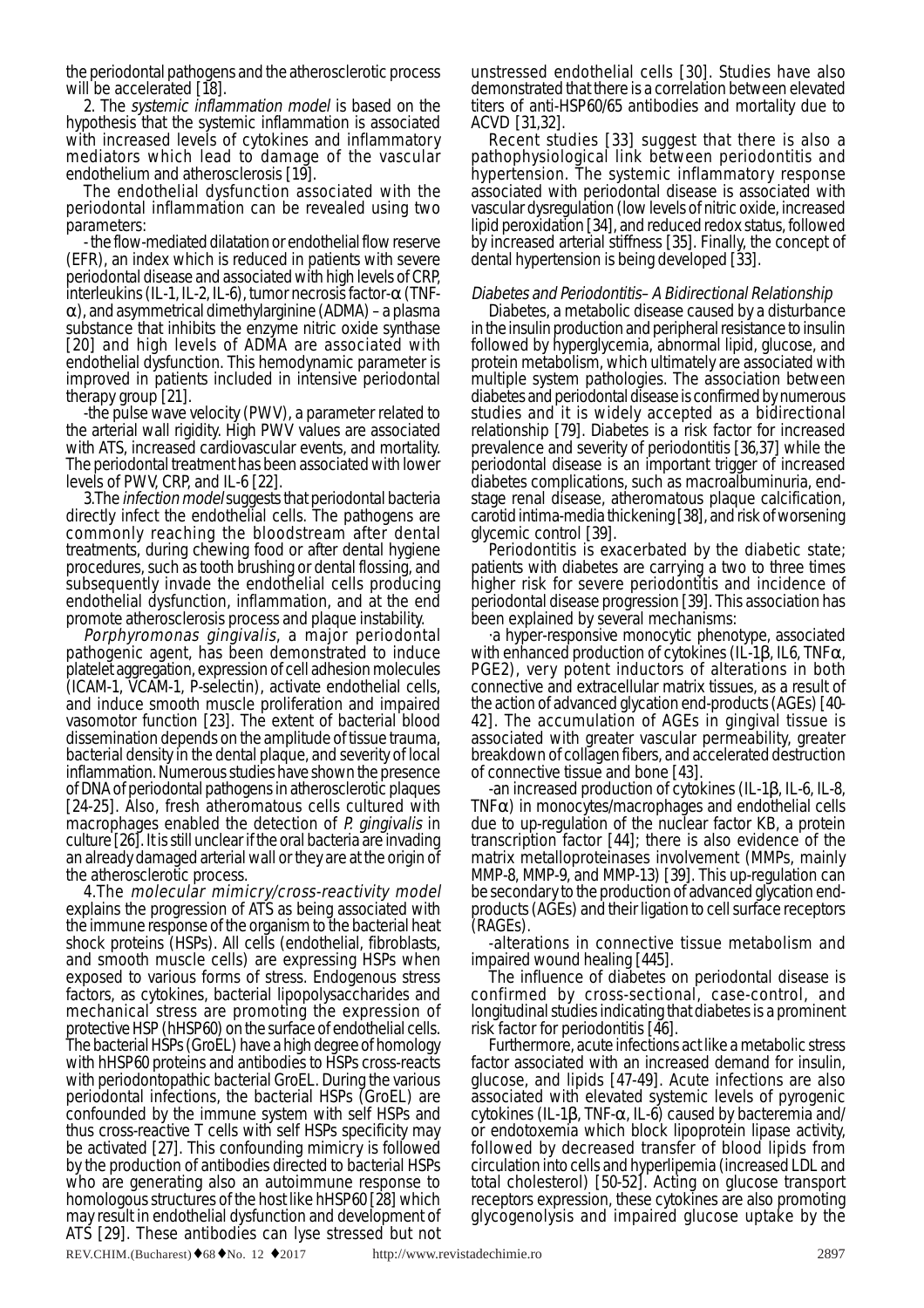peripheric cells. Inhibiting the insulin receptor tyrosin-kinase and other signaling proteins, these cytokines also induce insulin resistance. Recent experimental studies suggest that IL-1β and TNF- $\alpha$  are participating in the damage of β cells in animal obesity models of type 2 diabetes [53].

These mechanisms can explain the reversible diabetes metabolic state associated with the acute infectious episodes. When the infectious process is chronic, the associated metabolic changes are not well known, but periodontitis is a chronic inflammatory condition associated with the production of cytokines that may represent a metabolic stress in diabetic patients, with increasing insulin resistance and reduced insulin secretion, further leading to increased diabetes morbidity and complications. Although meta-analyses showed no clear results about the effect of periodontal disease treatment on the improvement of the glycemic control. It seems that a beneficial effect on glycemic control is seen mainly in type 2 diabetes, supporting the role of a closer collaboration between physicians involved in diabetes healthcare and oral healthcare professionals [54, 55].

# Periodontal Disease and Cardiovascular Risk –

Epidemioligical Studies The identification of the physiopathological link between periodontal disease and cardiovascular morbidity was followed by studies to identify the independent association with cardiovascular clinical endpoints. This is not an easy task, mainly due to the presence of various confounding factors who interfere with both periodontal disease and atherogenesis: age, educational level, obesity, hypertension, hypercholesterolemia, smoking, diabetes; there are also confounding factors not usually included in statistical modeling, like lifestyle factors-diet and health awareness [56].

A large Danish cohort study [57] included more than 17,000 patients with a hospital diagnosis of periodontitis. The patients with periodontitis had increased overall comorbidity and risk factors for both periodontitis and CVD: smoking, low socioeconomic status, diabetes, and arterial hypertension. After the adjustment for age, gender, socioeconomic status, smoking, comorbidities, and medication, the risk for all cardiovascular outcomes (myocardial infarction, ischemic stroke, and cardiovascular death) and all-cause mortality was significantly higher in patients with periodontitis [57]. The association between periodontitis and cardiovascular disease was confirmed by another large study [58] showing that patients aged > 60 years, treated for severe periodontitis, had an increased risk of major adverse cardiovascular events (MACE) with an  $\text{IRR} = 1.26$ . Several recent studies and meta-analysis confirmed the association between periodontitis and cardiovascular disease [59-61].

Moreover, a recent meta-analysis [62] confirms the association between periodontitis and an increased risk for stroke, 1.47 to 2.63 times higher when compared with subjects without periodontitis, depending on the type of analyzed study (prospective or retrospective). A research done by Watt et al. [63] reported a correlation between tooth loss and overall CVD mortality that was mainly driven by lethal cerebrovascular events. It is still unknown why periodontitis is associated with a stronger risk factor for stroke than for CAD [64], most of the studies reporting a low to moderate positive association between periodontitis and CVD, with an odds ratio ranging between 1.03 and 8.5 [65].

2898 http://www.revistadechimie.ro REV.CHIM.(Bucharest)♦68♦No. 12 ♦2017 Some studies revealed the association between periodontitis and abnormal levels of serological markers

for CVD – glucose, CRP, IL-18 and HDL cholesterol [66], which may explain the increased risk for CVD associated with periodontitis. Other studies [67,68] are supporting the association between periodontitis severity and carotid atherosclerosis, including subclinical disease, suggesting that periodontal disease may be a risk factor for atherosclerotic disease. This hypothesis is supported by a study of Petersen et al. which concluded that patients with at least one apical periodontitis are having a higher atherosclerotic burden in the abdominal aorta, as evaluated by CT total body examination [69].

On the other hand, some studies failed to demonstrate a positive association between periodontitis and an increased risk for adverse cardiovascular events [70-72]. There are several reasons for the controversial results reported in the literature: variable design of the studies, mainly regarding inclusion and exclusion criteria, important variations concerning the number of the patients included, large variations in the cardiovascular outcome parameters, and the absence of a proper consensus on the periodontitis diagnosis, many studies using clinical parameters like bleeding on probing, pocket depth, tooth loss, as well as radiographic markers as surrogate markers of periodontitis. Some researchers are explaining the absence of an association between oral health indicators and CVD death when multivariate analysis is used mainly by the role of the factors relating to health behavior [73].

## Is Periodontitis Treatment Changing the Cardiovascular Profile of the Patient?

As elements proving the association between periodontitis and CVD/ASVD started to emerge, many studies investigated the effect of periodontal therapy (PT) on cardiovascular events, atherosclerosis risk factors, and markers of inflammation. A recent large meta-analysis [52] screened 3928 studies and found 25 trials meeting the eligibility criteria; it concluded that periodontal treatment improves endothelial function and reduces biomarkers of atherosclerotic disease (CRP, IL-6, TNF- $\alpha$ , fibrinogen, triglycerides, total cholesterol, HDL-Cholesterol, and  $H\ddot{b}A$ <sub>1</sub>, especially in patients already suffering from CVD and/or diabetes. This effect is visible better over 6-months after therapy and is amplified in individuals suffering from both

periodontitis and diabetes.<br>The PAVE (Periodontitis and Vascular Events) study confirmed the effect of a 6-months periodontal treatment on lowering hs-CRP levels but to a lesser extent in obese patients, suggesting a critical role of the obesity [74]. An arm of the same study failed to confirm that the periodontal treatment (scaling and root planning) in patients with myocardial infarction or angina symptoms is associated with a reduced risk of future cardiovascular events [75].

Small pilot trials were developed to optimize the treatment regimen for maximal improvement of systemic parameters. Intensive periodontal therapy, comprising combined application of oral hygiene instructions, extraction of hopeless teeth, scaling, root planning under local anesthesia performed over a 24-hour period, and controlled local delivery of minocycline at all pockets of minimum 4 mm, was associated with better and earlier improvement when compared with mechanical

debridement alone [76].<br>The periodontal therapy is associated with beneficial effects on carotid IMT and endothelial dysfunction. When treated with root debridement, a group of healthy individuals showed after a period of 6 to 12 months a significant decrease of IMT at different locations in the carotid artery [77]. Healthy subjects with severe generalized periodontitis who were submitted to an intensive periodontal therapy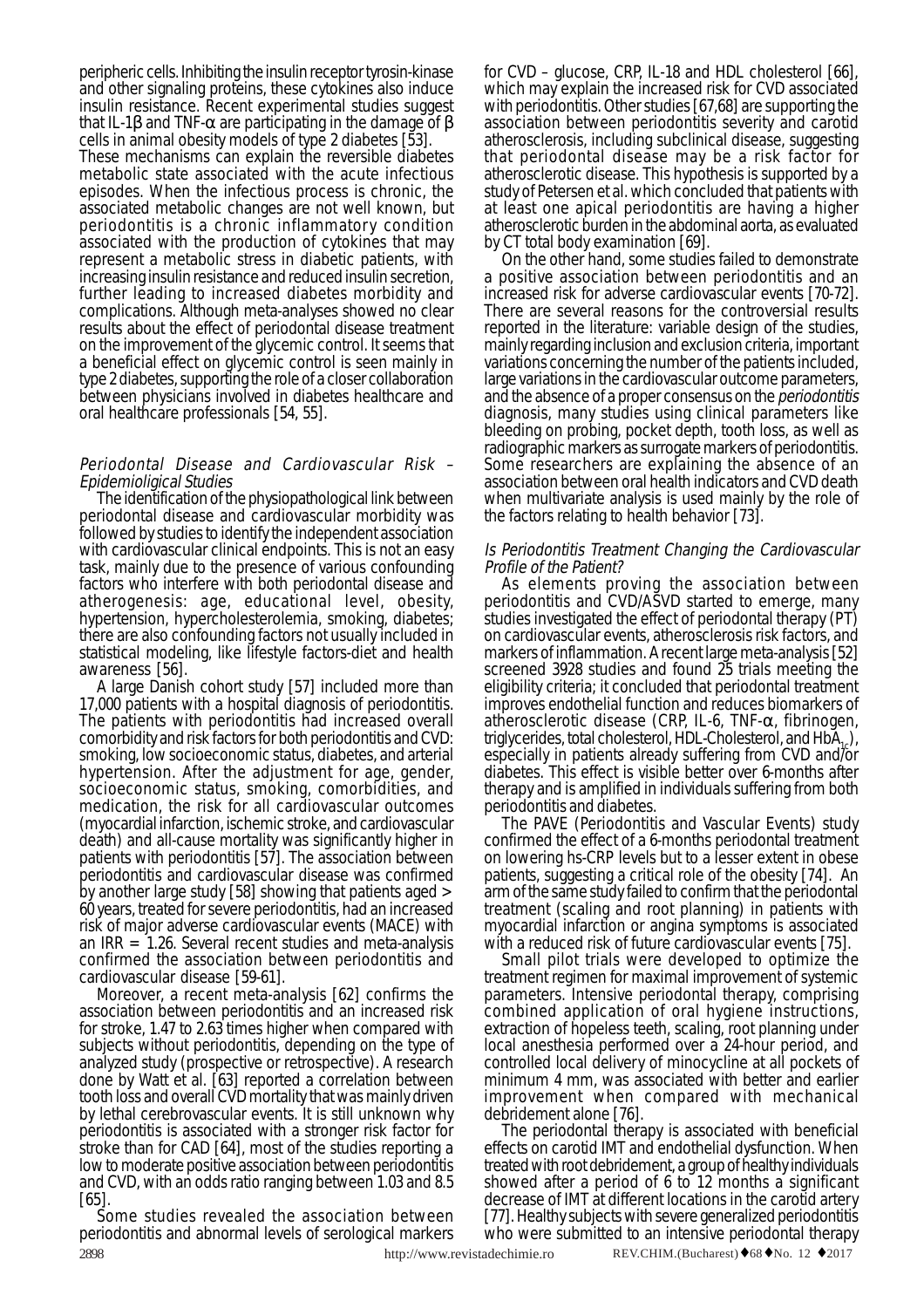(oral hygiene instruction, scaling and root planning, and extraction of hopeless teeth) had significantly better results on flow-mediated dilatation of the brachial artery when compared with a control group, signifying that the periodontal therapy is associated with an improvement of the endothelial dysfunction [78].

### **Conclusions**

Periodontitis is a multifactorial disease sharing multiple risk factors with atherosclerotic disease. The poor oral health, including consequent periodontitis, is associated with chronic inflammation and bacteremia, both important pathogenic factors in the genesis of the atherosclerotic lesions. There is a clear evidence about the association between periodontitis and serological markers of cardiovascular diseases and about a modest but significant association between periodontal infections and CVD, independent of the effect of confounding factors. The definite effect of periodontitis on the incidence of cardiovascular events requires further clarifications.

The treatment of periodontitis is associated with an improvement of the endothelial function and normalization of the biomarkers of the atherosclerotic process but there is no clear evidence that the treatment is also associated with an improvement of the clinical cardiovascular endpoints. Available data confirm the importance of oral health as an important element to be taken into account when the comprehensive profile of the cardiovascular patients is made.

#### **References**

1.LOZANO R, NAGHAVI M, FOREMAN M, et al. Global and regional mortality from 235 causes of death for 20 age groups in 1990 and 2010: a systematic analysis for the Global Burden of Disease Study. Lancet 2012; 380(9859): 2095-2128.

2.HACKAM DG, ANAND SS. Emerging risk factors for atherosclerotic vascular disease: a critical review of the evidence. JAMA 2003; 290: 932-940.

3.D'AGOSTINO RB, VASAN RS, PENCINA MJ, et al. General cardiovascular risk profile for use in primary care: the Framingham Heart Study. Circulation 2008; 117: 743-753.

4. ASSMANN G, SCHULTE H, CULLEN P, et al. Assessing risk of myocardial infarction and stroke: new data from the Prospective Cardiovascular Münster (PROCAM) study. Eur J Clin Invest 2007; 37: 925-932.

5.OFFENBACHER S. Periodontal diseases: pathogenesis. Ann Periodontol 1996; 1: 821– 878.

6.HIRSCHFELD J, KAWAI T. Oral inflammation and bacteremia: implications for chronic and acute systemic diseases involving major organs. Cardiovasc Hematol Disord Drug Targets 2015; 15(1): 70–84.

7.SCANNAPIECCO FA, BUSH RB, PAJU S. Associations Between Periodontal Disease and Risk for Atherosclerosis, Cardiovascular Disease, and Stroke. A Systematic Review. Ann Periodontol 2003; 8: 38-53.

8. KINANE DF, LOWE GD. How periodontal disease may contribute to cardiovascular disease. Periodontol 2000; 23: 121–126.

9. GABAY C, KUSHNER I. Acute-phase proteins and other systemic responses to inflammation. N Engl J Med 1999; 340: 448-454.

10.DYE BA, CHOUDHARY K, SHEA S, et al. Serum antibodies to periodontal pathogens and markers of systemic inflammation. J Clin Periodontol 2005; 32: 1189-1199.

11. CHEN H, ZHENG P, ZHU H, et al. Platelet-activating factor levels of serum and gingival crevicular fluid in nonsmoking patients with periodontitis and/or coronary heart disease. Clin Oral Investig 2010; 14: 629-636.

12. BECK JD, ELTER JR, HEISS G, COUPER D, MAURIELLO SM, OFFENBACHER S. Relationship of periodontal disease to carotid artery intima-media wall thickness: the atherosclerosis risk in communities (ARIC) study. Arterioscler Thromb Vasc Biol 2001; 21: 1816–1822.

13. PERSSON RE, HOLLENDER LG, POWELL VL et al. Assessment of periodontal conditions and systemic disease in older subjects II. Focus on cardiovascular diseases. J Clin Periodontol 2002; 29(9): 803– 810.

14. TUOMINEN R, REUNANEN A, PAUNIO I, PAUNIO M, AROMAA A. Oral Health Indicators Poorly Predict Coronary Heart Disease Deaths. J Dent Res 2003; 82(9): 713-718.

15. JOSHIPURA KJ, RIMM EB, DOUGLASS CW, TRICHOPOULOS D, ASCHIERO A, WILLETT WC. Poor oral health and coronary heart disease. J Dent Res 1995; 75: 1631-1636.

16. NICOLAICIUC, O., MIHAI, C., SUFARU, I.G., MARTU, I., SOLOMON, S.M., TATARCIUC, D., BUDACU, C., MARTU, S., Rev. Chim. (Bucharest), **68**, no. 3, 2017, p. 619

17. LOCKHART PB, BOLGER AF, PAPAPANOU PN, et al. Periodontal disease and atherosclerotic vascular disease: does the evidence support an independent association? A scientific statement from the American Heart Association. Circulation 2012; 125: 2520-2544.

18. SEYMOUR GJ, FORD PJ, CULINAN PM, LEISCHMAN S, YAMAZAKI K. Relationship between periodontal infections and systemic disease. Clin Microbiol Infect 2007; 13(Suppl. 4): 3–10.

19. AMAR S, GOKCE N, MORGAN S, LOUKIDELI M, VAN DYKE TE, VITA J. Periodontal disease is associated with brachial artery endothelial dysfunction and systemic inflammation. Arterioscler Thromb Vasc Biol 2003; 23: 1245–1249.

20. COTTI E, ZEDDA A, DEIDDA M, et al. Endodontic infection and endothelial dysfunction are associated with different mechanisms in men and women. J Endodontics 2015; 41: 594–600.

21. TONETTI MS, D'AIUTO F, NIBALI L, et al. Treatment of periodontitis and endothelial function. N Engl J Med 2007; 356: 911–920.

22. MERCANOGLU F, OFLAZ H, OZ O, et al. Endothelial dysfunction in patients with chronic periodontitis and its improvement after initial periodontal therapy. J Periodontol 2004; 75: 1694–1700.

23. NAKAMURA N, YOSHIDA M, UMEDA M, et al. Extended exposure of lipopolysaccharide fraction from Porphyromonas gingivalis facilitates mononuclear cell adhesion to vascular endothelium via Toll-like receptor-2 dependent mechanism. Atherosclerosis 2008; 196: 59–67. 24. KOZAROV E, SWEIER D, SHELBURNE C, et al. Detection of bacterial DNA in atheromatous plaques by quantitative PCR. Microbes Infect 2006; 8: 687-693.

25. MARCELINO SL, GAETTI-JARDIM E, NAKANO V, et al. Presence of periodontopathic bacteria in coronary arteries from patients with chronic periodontitis. Anaerobe 2010; 16: 629-632.

26. RAFFERTY B, JONSSON D, KALACHIKOV S, DEMMER RT, NOWYGROD R, ELKIND MS, et al. Impact of monocytic cells on recovery of uncultivable bacteria from atherosclerotic lesions. J Intern Med 2011; 270(3): 273-280.

27.YOUNG RA, ELLIOTT TJ. Stress proteins, infection, and immune surveillance. Cell 1989; 59: 5–8.

28.ELLIS RJ. Stress proteins as molecular chaperones. In: Van Eden W, Young DB, eds, Stress proteins in medicine. London: Informa Healthcare, 1996; 1–26.

29. WICK G, PERSCHINKA H, XU Q. Autoimmunity and atherosclerosis. Am Heart J 1999; 138: S444–S449.

30.MAYR M, METZLER B, KIECHL S, et al. Endothelial cytotoxicity mediated by serum antibodies to heat-shock proteins of Escherichia coli and Chlamydia pneumoniae: immune reactions to heat-shock proteins as a possible link between infection and atherosclerosis. Circulation 1999; 99: 1560–1566.

31. METZLER B, SCHETT G, KLEINDIENST R, et al. Epitope specificity of anti-heat shock protein 65 D 60 serum antibodies in atherosclerosis. Arterioscler Thromb Vasc Biol 1997; 17: 536–554.

32 .FORD PJ, GEMMELL E, HAMLET SM et al. Cross-reactivity of GroEL antibodies with human heat shock protein 60 and quantification of pathogens in atherosclerosis. Oral Microbiol Immunol 2005; 20: 296– 302.

33.TSIOUFIS C, KASIAKOGIAS A, THOMOPOULOS C, STEFANADIS C. Periodontitis and blood pressure: The concept of dental hypertension. Atherosclerosis 2011; 219: 1-9.

REV.CHIM.(Bucharest) ♦68 ♦ No. 12 ♦ 2017 http://www.revistadechimie.ro 2899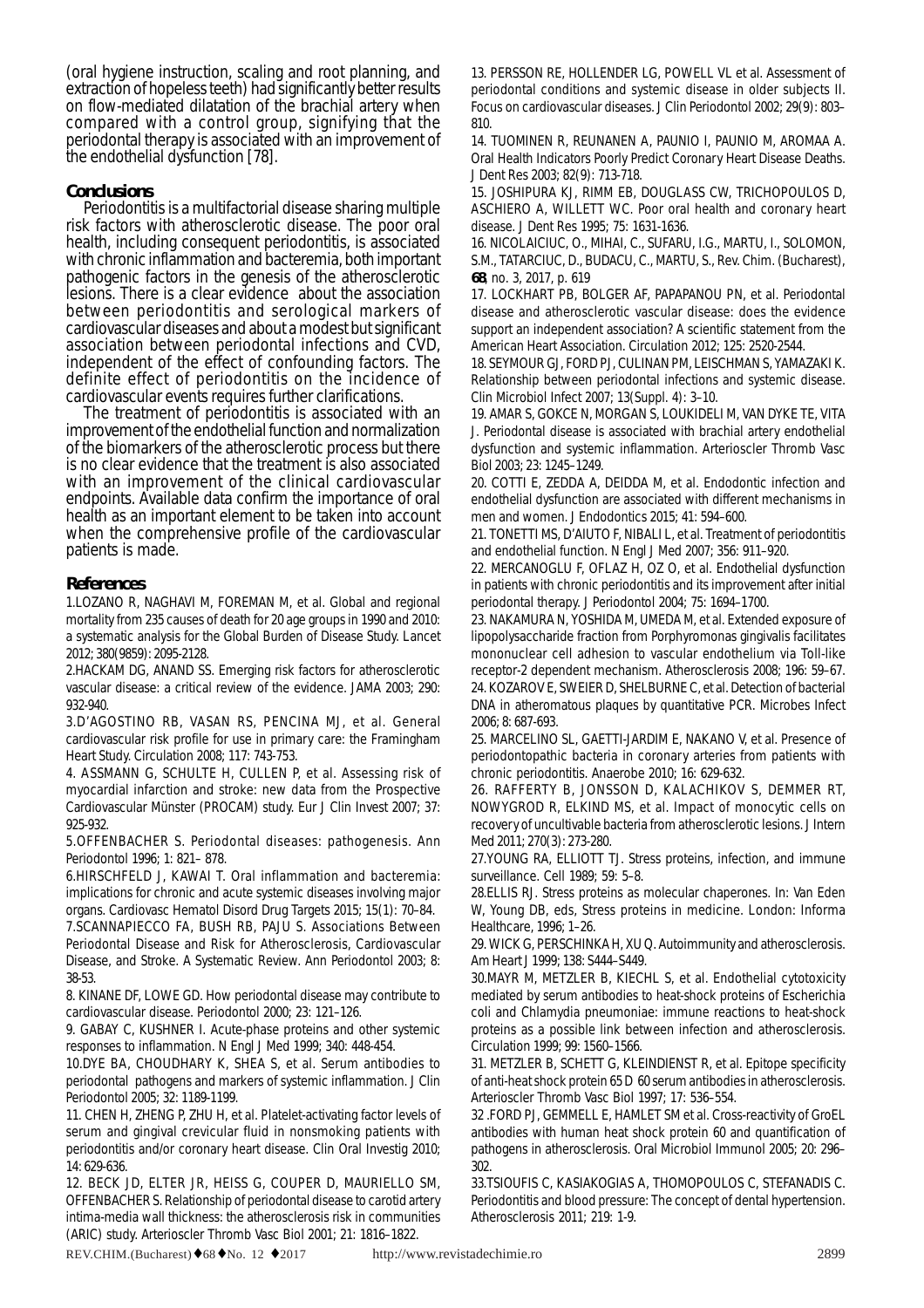34. EKUNI D, TOMOFUJI T, SANBE T, et al. Periodontitis-induced lipid peroxidation in rat descending aorta is involved in the initiation of atherosclerosis. J Periodontal Res 2009; 44: 434–442.

35.VLACHOPOULOS C, DIMA I, AZNAOURIDIS K, et al. Acute systemic inflammation increases arterial stiffness and decreases wave reflections in healthy individuals. Circulation 2005; 112: 2193–2200.

36.TAN WC, TAY FB, LIM LP. Diabetes as a risk factor for periodontal disease: current status and future considerations. Ann Acad Med Singap 2006; 35: 571–581.

37. ZHOU X, ZHANG W, LIU X, ZHANG W, LI Y. Interrelationship between diabetes and periodontitis: Role of hyperlipidemia. Archives of Oral Biology 2015; 60: 667-674.

38. MEALEY BL, ROSE LF. Diabetes mellitus and inflammatory periodontal diseases. Curr Opin Endocrinol Diabetes Obes 2008; 5: 135-141.

39.TAYLOR GW. Bidirectional interrelationships between diabetes and periodontal diseases: an epidemiologic perspective. Ann Periodontol 2001; 6: 99–112.

40. SALVI GE, LAWRENCE HP, OFFENBACHER S, BECK JD. Influence of risk factors on the pathogenesis of periodontitis. Periodontol 2000; 14: 173–201.

41. SALVI GE, YALDA B, COLLINS JG, JONES BH, SMITH FW, ARNOLD RR, OFFENBACHER S. Inflammatory mediator response as a potential risk marker for periodontal diseases in insulin-dependent diabetes mellitus patients. J Periodontol 1997; 68: 127–135.

42.SHAPIRA L, WARBINGTON M, VAN DYKE TE. TNF alpha and IL-1 beta in serum of LJP patients with normal and defective neutrophil chemotaxis. J Periodontal Res 1994; 29: 371–373.

43.BASCONES-MARTÍNEZ A, MUÑOZ-CORCUERA M, BASCONES-ILUNDAIN J. Diabetes y periodontitis: una relación bidireccional. Med Clin 2015; 145: 31–35.

44.YUN JM, JIALAL I, DEVARAJ S. Epigenetic regulation of high glucoseinduced proinflammatory cytokine production inmonocytes by curcumin. J Nutr Biochem 2011; 22: 450–458.

45. FAHEY TJ, SADATY A, JONES WG, BARBER A, SMOLLER B, SHIRES GT. Diabetes impairs the late inflammatory response to wound healing. J Surg Res 1991; 50: 308–313.

46.BORGNAKKE WS, YLOSTALO PV, TAYLOR GW, GENCO RJ. Effect of periodontal disease on diabetes: systematic review of epidemiological observational evidence.J Clin Periodontol 2013; 84(4 Suppl):S135-152.

47.LALLA E, LAMSTER IB, DRURY S, FU C, SCHMIDT AM. Hyperglycemia, glycoxidation and receptor for advanced glycation endproducts: potential mechanisms underlying diabetic complications, including diabetes-associated periodontitis. Periodontology 2000; 23: 50–62.

48.JONES JA, MILLER DR, WEHLER CJ, RICH SE, KRALL-KAYE EA, MCCOY LC, et al. Does periodontal care improve glycemic control? The Department of Veterans Affairs Dental Diabetes Study. J Clin Periodontol 2007; 34: 46–52.

49.CANI PD, AMAR J, IGLESIAS MA, et al. Metabolic endotoxemia initiates obesity and insulin resistance. Diabetes 2007; 56: 1761–1772. 50.CASARIN RC, DUARTE PM, SANTOS VR, LIMA JA, GAGNON G, CASATI MZ, et al. Influence of glycemic control on Epstein-Bar and Cytomegalovirus infection in periodontal pocket of type 2 diabetic subjects. Arch Oral Biol 2010; 55: 902–906.

51. MERCHANT AT, SHRESTHA D, CHAISSON C, CHOI YH, HAZLETT LJ, ZHANG J. Association between serum antibodies to oral microorganisms and hyperglycemia in adults. J Dent Res 2014; 93: 752–759.

52.TEEUW WJ, GERDES VE, LOOS BG. Effect of periodontal treatment on glycemic control of diabetic patients: a systematic review and meta-analysis. Diabetes Care 2010; 33: 421–427.

53. BROWNLEE M. A radical explanation for glucose-induced beta cell dysfunction. J Clin Invest 2003; 112: 1788–1790.

54.MEALEY BL, ROSE LF. Diabetes mellitus and inflammatory periodontal diseases. Curr Opin Endocrinol Diabetes Obes 2008; 5: 135-141.

55.LALLA E, PAPAPANOU PN. Diabetes mellitus and periodontitis: a tale of two common interrelated diseases. Nat Rev Endocrinol 2011; 7: 738-748.

56.BUHLIN K, GUSTAFSSON A, HAKANSSON A, KLINGE B. Oral health and cardiovascular disease in Sweden. J Clin Periodontol 2002; 29: 254-259.

57.GORM MØRK H, EGEBERG A, HOLMSTRUP P, HANSEN R. Relation of Periodontitis to Risk of Cardiovascular and All-Cause Mortality (from a Danish Nationwide Cohort Study). Am J Cardiol 2016; 118(4): 489-493.

58. CHOU S-H, TUNG Y-C, LIN Y-S, WU LS, LIN CP, LIOU EJ, CHANG CJ, KUNG S, CHU PH. Major adverse cardiovascular events in treated periodontitis: a population-based follow-up study from Taiwan. PLoS One 2015; 10: e0130807.

59.DIETRICH T, SHARMA P, WALTER C, WESTON P, BECK J. The epidemiological evidence behind the association between periodontitis and incident atherosclerotic cardiovascular disease. J Periodontol 2013; 84(Suppl 4): S70-S84.

60. LOCKHART PB, BOLGER AF, PAPAPANOU PN, OSINBOWALE O, TREVISAN M, LEVISON ME, TAUBERT KA, NEWBURGER JW, GORNIK HL, GEWITZ MH, WILSON WR, SMITH SC JR, BADDOUR LM. Periodontal disease and atherosclerotic vascular disease: does the evidence support an independent association? A scientific statement from the American Heart Association. Circulation 2012; 125: 2520-2544.

61.BLAIZOT A, VERGNES J-N, NUWWAREH S, AMAR J, SIXOU M. Periodontal diseases and cardiovascular events: meta-analysis of observational studies. Int Dent J 2009; 59: 197-209.

62.SFYROERAS GS, ROUSSAS N, SALEPTSIS VG, ARGYRIOU C, GIANNOUKAS AD. Association between periodontal disease and stroke. J Vasc Surg 2012; 55: 1178-1184.

63.WATT RG, TSAKOS G, DE OLIVEIRA C, HAMER M. Tooth loss and cardiovascular disease mortality risk-results from the Scottish health survey. PLoS One 2012; 7(2): e30797.

64.CHISTIAKOV DA, OREKHOV AN, BOBRYSHEV YV. Links between atherosclerotic and periodontal disease. Exp Mol Pathol 2016; 100: 220–235.

65.KEBSCHULL M, DEMMER RT, PAPAPANOU PN. Gum bug, leave my heart alone!- epidemiologic and mechanistic evidence linking periodontal infections and atherosclerosis.J Dent.Res 2010; 89: 879- 902.

66.BUHLIN K, GUSTAFSSON A, HAKANSSON J, KLINGE B. Oral health and cardiovascular disease in Sweden. J Clin Periodontol 2002; 29: 254-259.

67.MORADO PINHO M, FARIA-ALMEIDA R, AZEVEDO E, MANSO MC, MARTINS L. Periodontitis and atherosclerosis: an observational study. J Periodont Res. 2013; 48: 452–457.

68. DESVARIEUX M, DEMMER RT, RUNDEK T, BODEN-ALBALA B, JACOBS DR JR, PAPAPANOU PN, SACCO RL. Relationship Between Periodontal Disease, Tooth Loss, and Carotid Artery Plaque: The Oral Infections and Vascular Disease Epidemiology Study (INVEST). Stroke 2003; 34: 2120-2125.

69.PETERSEN J, GLABI EM, NASSERI P, et al. The association of chronic apical periodontitis and endodontic therapy with atherosclerosis. Clin Oral Investig 2013; 18: 1156–1153.

70. BECK JD, EKE P, HEISS P, MADIANOS P, COUPER D, LIN D, MOSS K, ELTER J, OFFENBACHER J. Periodontal disease and coronary heart disease: a reappraisal of the exposure. Circulation 2005; 112: 19-24. 71. BUHLIN K, GUSTAFSSON A, HAKANSSON J, KLINGE B. Oral health and cardiovascular disease in Sweden. J Clin Periodontol 2002; 29: 254-259.

72.MATTILA KJ, ASIKAINEN S, WOLF J, JOUSIMIES-SOMER H, VALTONEN V, NIEMINEN N. Age, dental infections, and coronary heart disease. J Dent Res 2000; 79: 756–760.

73.TUOMINEN R, REUNANEN A, PAUNIO M, PAUNIO M, AROMAA A. Oral Health Indicators Poorly Predict Coronary Heart Disease Deaths. J Dent Res 2003; 82(9): 713-718.

74. OFFENBACHER S, BECK JD, MOSS K, MENDOZA L, PAQUETTE DW, BARROW DA, COUPER DJ, STEWART DD, FALKNER KL, GRAHAM